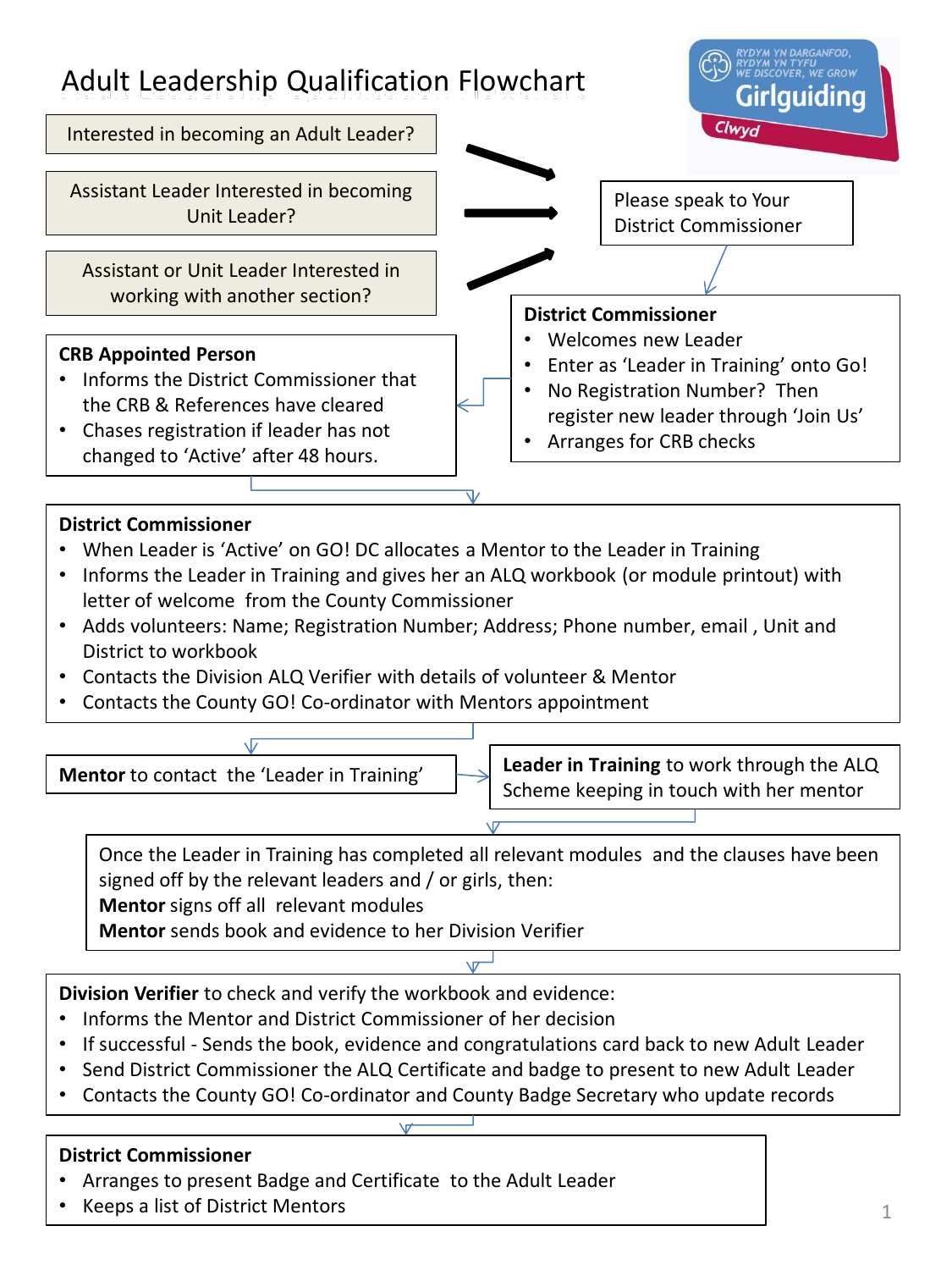# Adult Leadership Qualification - Role Descriptions

**Role of District Commissioner** • Orders ALQ Books from County Awards and Badge Secretary Welcomes new volunteer • If the volunteer is new to guiding: Enter as 'Leader in Training' onto Go! No Registration Number? Then register new leader through 'Join Us' Arrange for CRB checks & References When the CRB and references have cleared: • Give the volunteer an ALQ workbook (or module printout) along with welcome letter from the County Commissioner • Add the following details into Leaders ALQ Book: Name & Registration Number Address Email Phone Number Unit & District • Arrange for a mentor to contact the volunteer • Contact the Division ALQ Verifier with details of volunteer & mentor • Contact the County GO! Co-ordinator with Mentors appointment • Keep a list of District Mentors • Keeps a list of those on the ALQ scheme in her District • Keeps a record of ALQ qualifications awarded in her District

Once workbook has been verified

• Arranges to present ALQ Badge and certificate to the Leader

#### **Role of CRB Appointed Person :**

- Arranges to meet Leader in Training regarding CRB
- Checks GO!, after 48 hours of receiving email that CRB has cleared , to see if the Leader in Trainings registration status has changed from 'Active Pending' to 'Active'
- Informs District Commissioner if the Leader in Trainings status has not changed to 'Active'.

#### **Role of Unit Leader:**

- To support and encourage the Leader in Training
- To encourage the Leader in Training to be part of the Unit team
- To provide opportunities for the Leader in Training to complete clauses
- To ensure the Leader in Training is included in in programme planning
- To make sure the Leader in Training has opportunities within the programme to complete clauses and gain evidence.
- Signs off appropriate clauses when completed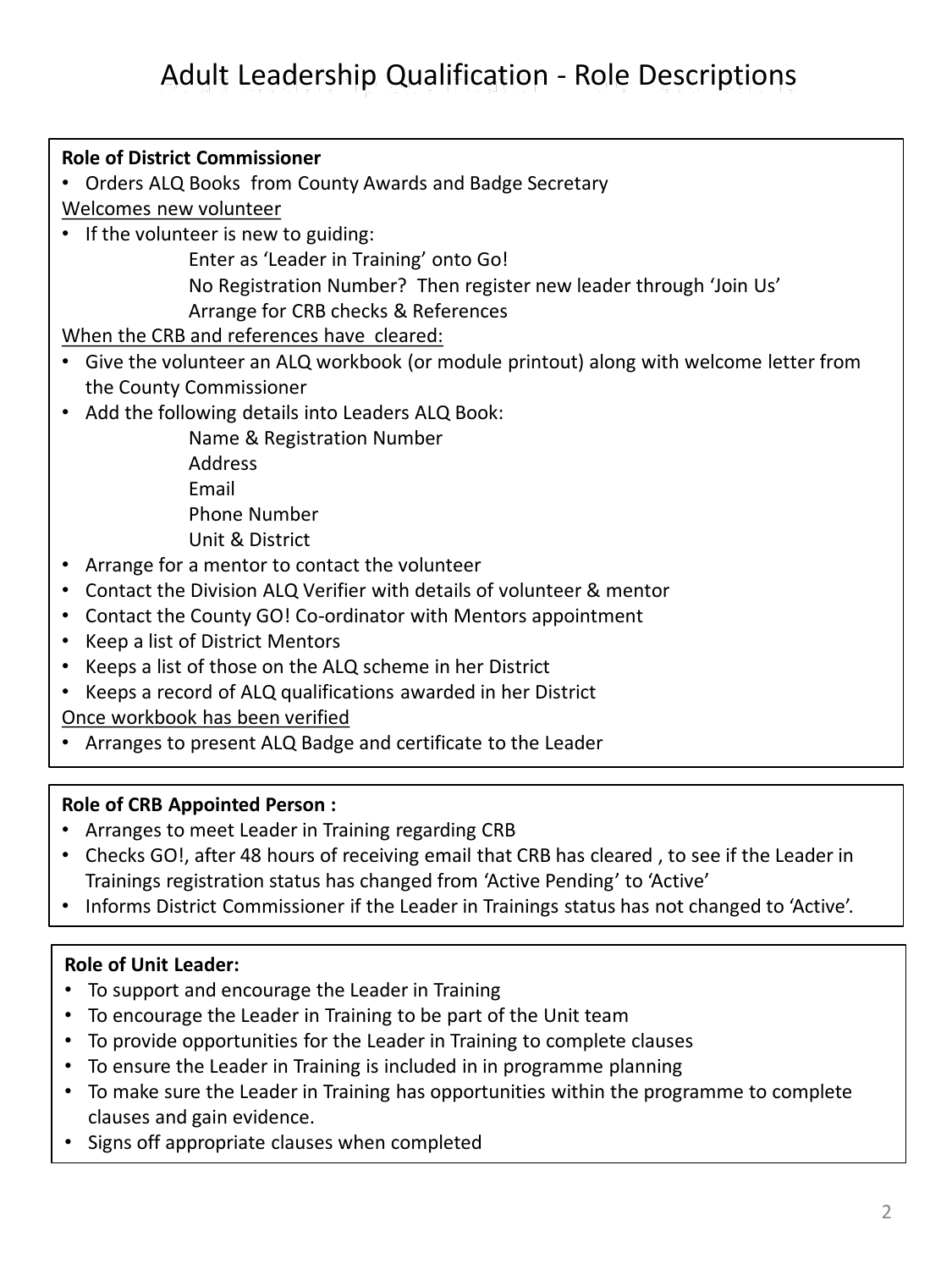## **Role of ALQ Mentor:**

- Expected to give advice, support, guidance and encouragement to the Leader in Training
- To make contact with the new leader ideally within 21 days
- To maintain regular contact with the leader in Training
- Expected to attend at least one unit meeting to observe the leader in training working with her unit . Ideally this should be in the first half term.
- Ensures the Leader in Training brings her ALQ book to all meetings and trainings in the Unit, district and beyond.
- Encourages the Leader in Training to attend Trainings.
- To Ensure the Leader I Trainings ALQ book is completed and signed off
- To send the completed book and evidence (including accounts) to the County Verifier. Evidence can be computer generated, handwritten notes , photographs etc.
- Attends Mentor Trainings and Meetings organised by County and Beyond

## **Role of Leader in Training:**

- Maintains regular contact with her mentor
- To attend trainings
- To be an active member of her Unit
- To be an active member of the District Team
- To enjoy herself and have fun

## **Role of ALQ Division Verifier**

- Keeps a list of Division Mentors
- Keeps a list of those on the ALQ scheme in her division
- Keeps a record of ALQ qualifications awarded in her Division Checks and verifies workbooks and evidence completed within her Division
- Informs the Mentor and District Commissioner of her decision
- If successful :
	- Sends the book, evidence & congratulations card to New Leader
	- Sends the ALQ Certificate and badge to the District Commissioner for her to present to the Adult Leader
- Adds new Adult Leader Qualification to her personal list of ALQs Awarded
- Informs the County GO! Co-ordinator who updates the Leaders role on GO!
- Informs the County Badge Secretary of All ALQ qualifications gained (include: Name, Unit District & Division and Type of Qualification gained for each of the Leaders)